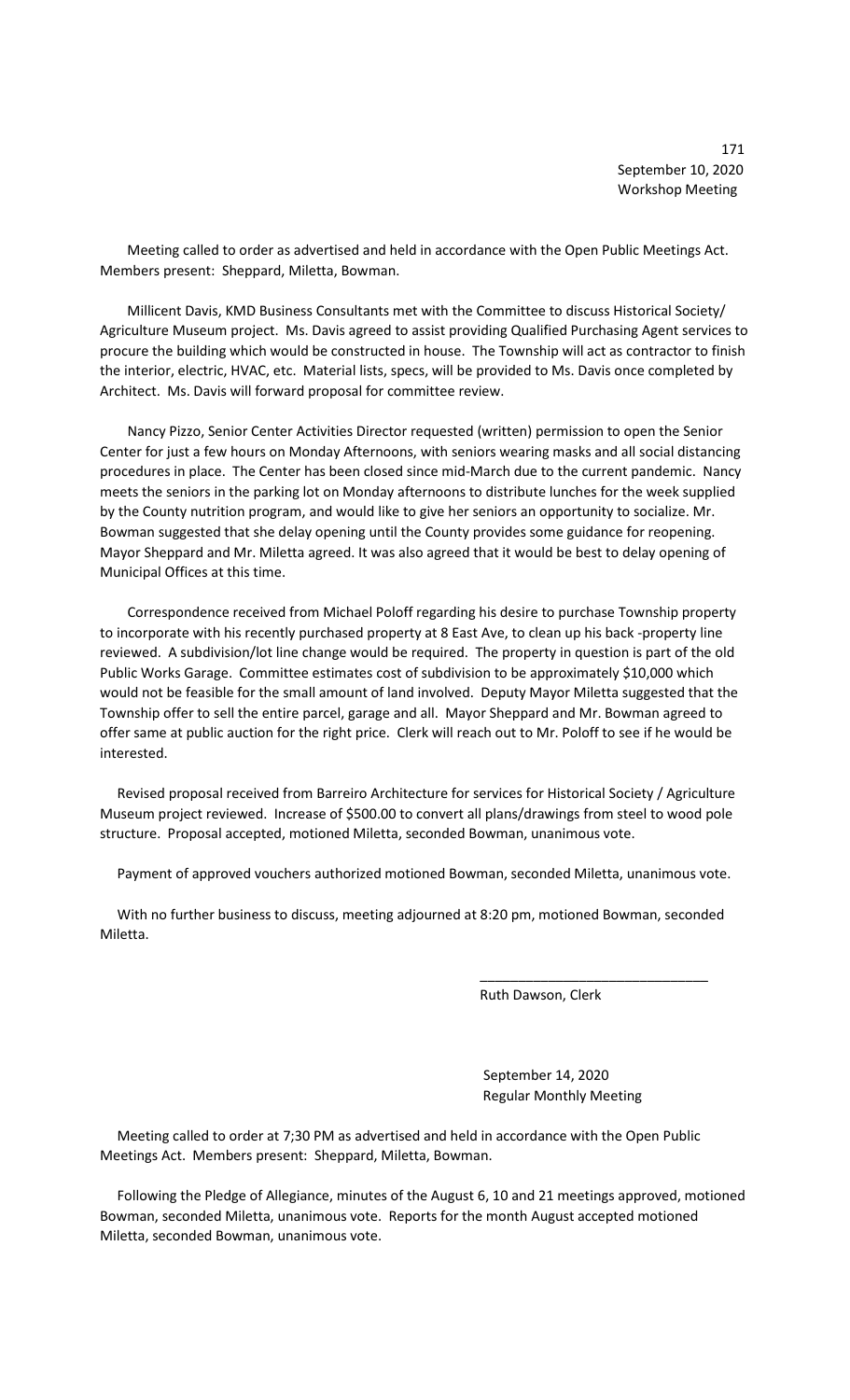## September 14, 2020 172 Continued

 Lease agreement between the Bridgeton Onized Federal Credit Union and the Township for 339 Main Street, five year term September 1, 2020 – August 31, 2025 approved, motioned Bowman, seconded Miletta, unanimous vote.

 Change Order #1 for Lummistown Road Section III – reduction of 4,417.01 due to as built quantities known, approved, motioned Miletta, seconded Bowman, unanimous vote.

 Resolution 2020-50, Authorize refund of tax overpayment, block 194 lot 1 to US Bank National Assoc., due to overbill authorized, motioned Bowman, seconded Miletta, unanimous vote.

 Resolution 2020-51, Certification the Governing Body has reviewed the 2019 Annual Audit, specifically the section entitled " Findings and Recommendations" approved, motioned Miletta, seconded Bowman, unanimous vote. Mayor Sheppard announced that the audit was good, no findings or recommendations.

 Payment of additional approved vouchers authorized, motioned Bowman, seconded Miletta, unanimous vote.

 Mr. Bowman questioned when the Monroe Street paving project would begin. Clerk advised that bid opening was scheduled for the following week. He also questioned status of abandoned house on Maple Ave. Final judgement has been received. Mr. Bowman suggested that CCIA be contacted to see if funds are available for free tipping fees through the Derelict Housing Program. Neighbors are concerned about rats. Mayor Sheppard stated that the Public Works employees should be instructed to mow, clean up then treat the property for rats. Quotes may be received for demolition pending availability of funds closer to year end.

 Floor opened for public comment. Linda Gentile representing Shore Animal Control introduced herself and wanted to make committee aware of services provided by Shore. They have 4 vehicles approved by 2 health departments. 10 animal control officers, 3 located in Cumberland County- they have the personnel and equipment to respond in a timely manner and are fully insured. Through their non- profit, Shore Animal Aid, they raise funds to assist municipalities with cost of cruelty holds and medical care for injured animals which costs would be the responsibility of the Township. Any leftover donations are provided to TNR programs. This is done through their Face Book page, where they have over 17,000 followers. Mayor Sheppard advised that contract was awarded for ACO services. Ronald Sutton was given 30 day notice of termination and as an interlocal services agreement could not be entered into, Animal Control of South Jersey will be providing services beginning Oct  $1^{st}$ . Ms. Gentile stated that new contract does not follow state regulations as it makes no reference to stray cats. Clerk confirmed that cats would be serviced, contract to be reviewed and amended for any error. Ms. Gentile questioned if Mr. Serwatka, Animal Control of SJ had provided proof of worker comp insurance. Mayor Sheppard replied that it has to be provided by Oct.  $1<sup>st</sup>$ . Ms. Gentile stated that he is a one -man band and does not have the personnel or proper vehicles to provide good service. She stated that one of his vehicles has never been inspected and therefore can not be put in service. Mayor Sheppard stated that the references checked had only favorable responses regarding services provided. Animal Control of SJ was the low bidder, with services being provided 24/7, which is what the residents wanted. His proposal was the only one that did not charge for after hour calls. Ms. Gentile still requested committee reconsider due to her concerns regarding response time. Mayor Sheppard replied that the decision was made and will stand at least until the end of the year. Committee may in its discretion extend the contract for one year if they are satisfied with services. If not, proposals will be received end of year.

 Mr. Lester Woody approached the committee with request that heater for commodities building be hooked up. Ball dropped with warm weather. Job previously awarded to Sieri Mechanical, clerk will call to get work scheduled. Mayor Sheppard thanked Mr. Woody and his team for their dedication and work with commodities program. Mr. Bowman stated that the number of people participating has really increased.